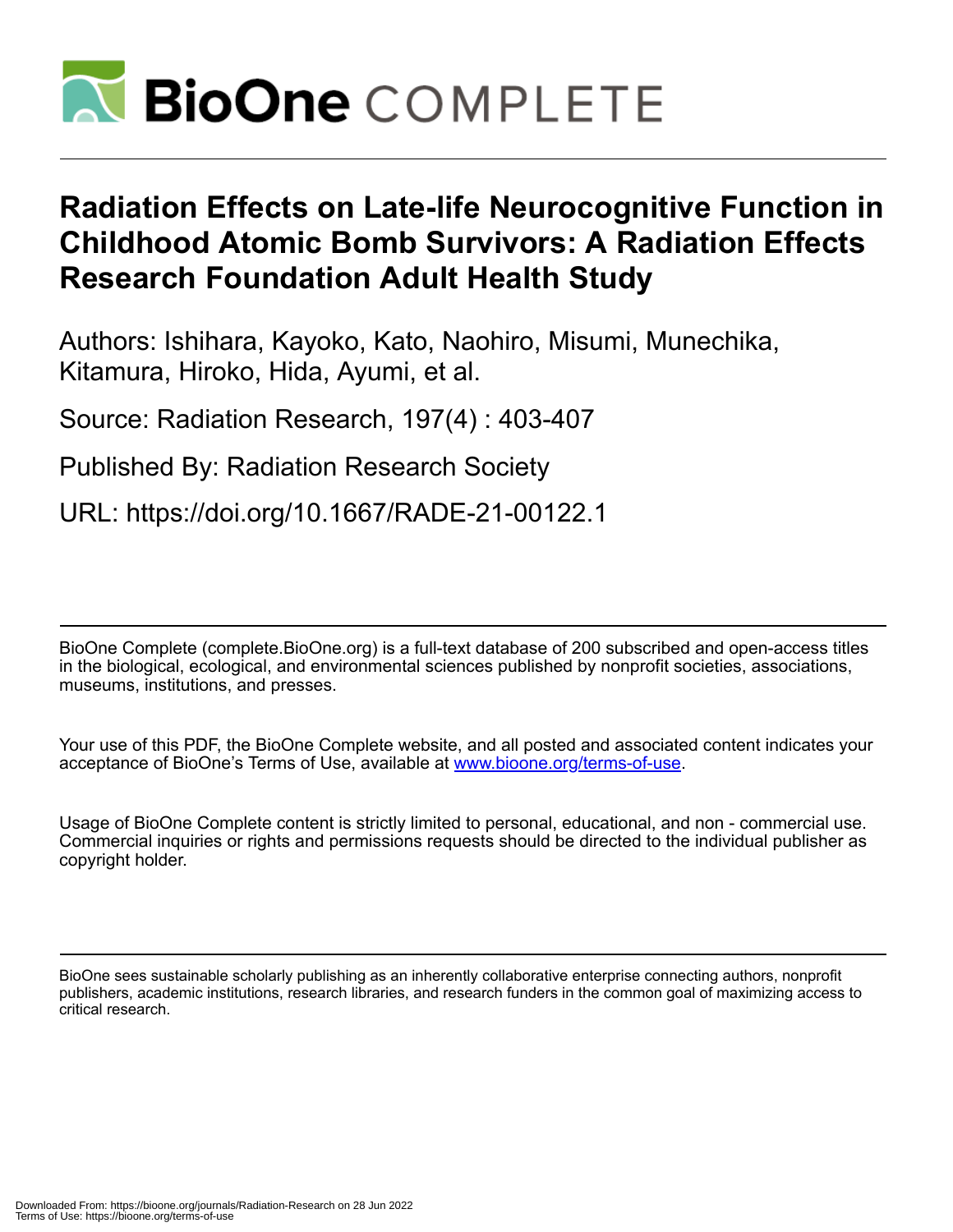### SHORT COMMUNICATION

## Radiation Effects on Late-life Neurocognitive Function in Childhood Atomic Bomb Survivors: A Radiation Effects Research Foundation Adult Health Study

Kayoko Ishihara,<sup>a,1</sup> Naohiro Kato,<sup>b</sup> Munechika Misumi,b Hiroko Kitamura,<sup>a,c</sup> Ayumi Hida<sup>a</sup> and Michiko Yamada<sup>a</sup>

Departments of <sup>a</sup> Clinical Studies and <sup>b</sup> Statistics, Radiation Effects Research Foundation, Hiroshima, Japan; <sup>c</sup> Occupational Health Training Center, University of Occupational and Environmental Health, Fukuoka, Japan

Ishihara K, Kato N, Misumi M, Kitamura H, Hida A, Yamada M. Radiation Effects on Late-life Neurocognitive Function in Childhood Atomic Bomb Survivors: A Radiation Effects Research Foundation Adult Health Study. Radiat Res. 197, 403–407 (2022).

High-dose radiation in childhood such as is used in radiation therapy causes cognitive decline, but there is insufficient research on the cognitive effects of low- to medium-dose radiation. We aimed to reveal the association between atomic bomb radiation exposure in childhood and late-life neurocognitive function. In 2011 and 2013, we mailed the Neurocognitive Questionnaire (NCQ) to subjects who were 12 years old or younger at the time of the atomic bombing. We converted the four NCQ subscales (metacognition, emotional regulation, motivation/organization, and processing speed) to T scores and defined the highest 10% of the controls (exposure dose  $< 5$  mGy) as impaired. We used a generalized linear mixed model to evaluate the effect of radiation exposure on T scores and percentage impaired. We enrolled 859 participants. At the time of the bombing, the mean (SD) age was 6.7 (3.8) years for the control  $(N = 390)$ and 6.1 (3.8) years for the exposed ( $N = 469$ ). At the time of replying to the questionnaire, the mean age of all the participants was 73.7 (3.8) years of age. After adjusting for cofactors, older age was related to the decline of all neurocognitive subscales. Sex and education level had relevance to some of the subscales. For neurocognitive function, exposure dose was not related except to percentage impaired, motivation/organization. Late-life neurocognitive function in atomic bomb survivors exposed as children was associated with age, but not clearly with radiation dose. More studies are needed to evaluate the effect of low-dose radiation during childhood on long-term neurocognitive function.  $\circ$  2022 by Radiation Research Society

### INTRODUCTION

While some studies show that childhood exposure to high-dose radiation such as that administered in cranial radiation therapy (CRT) for leukemia and brain tumors leads to neuropsychological decline for up to about 35 years  $(1-3)$ , other studies differ, including two Swedish studies on the effect of low-dose radiation used to treat children aged under 18 months of age for cutaneous hemangioma (4, 5). Hall et al. showed a negative dose-response relationship for the cognitive tests of learning ability and logical reasoning in the 1930–1960 Stockholm cohort (4) while in the Stockholm and Gothenburg study, the 1950–1960 cohort showed no clinically relevant effect on global cognition in 18-year-olds (5).

In studies dealing with the cognitive effects of nontherapeutic radiation exposures, Sibley et al. showed that the maximum annual and total lifetime radiation doses were related to death from dementia in female nuclear weapons workers (6) while Yamada et al. reported that cognitive function among total-body-irradiated atomic bomb survivors after adolescence was not significantly associated with radiation dose (7).

Here we aimed to reveal the association between late-life neurocognitive function and radiation exposure among childhood atomic bomb survivors in the Adult Health Study (AHS) of the Radiation Effects Research Foundation (RERF). We used the Childhood Cancer Survivor Study Neurocognitive Questionnaire (NCQ), a subjective selfreported measure of neurocognitive function developed to investigate the neurocognitive effects of therapy for the Childhood Cancer Survivor Study (8).

#### MATERIALS AND METHODS

Since 1958, to investigate the health effects of exposure to ionizing radiation, the RERF Adult Health Study (AHS) has conducted biennial health check-ups of people who were in Hiroshima or Nagasaki at the time of the atomic bombings. The cohort was

<sup>&</sup>lt;sup>1</sup> Address for correspondence: Department of Clinical Studies, Radiation Effects Research Foundation, 5-2 Hijiyama Park, Minamiku, Hiroshima 732-0815, Japan; email: kishihara-kawase@umin.ac. jp.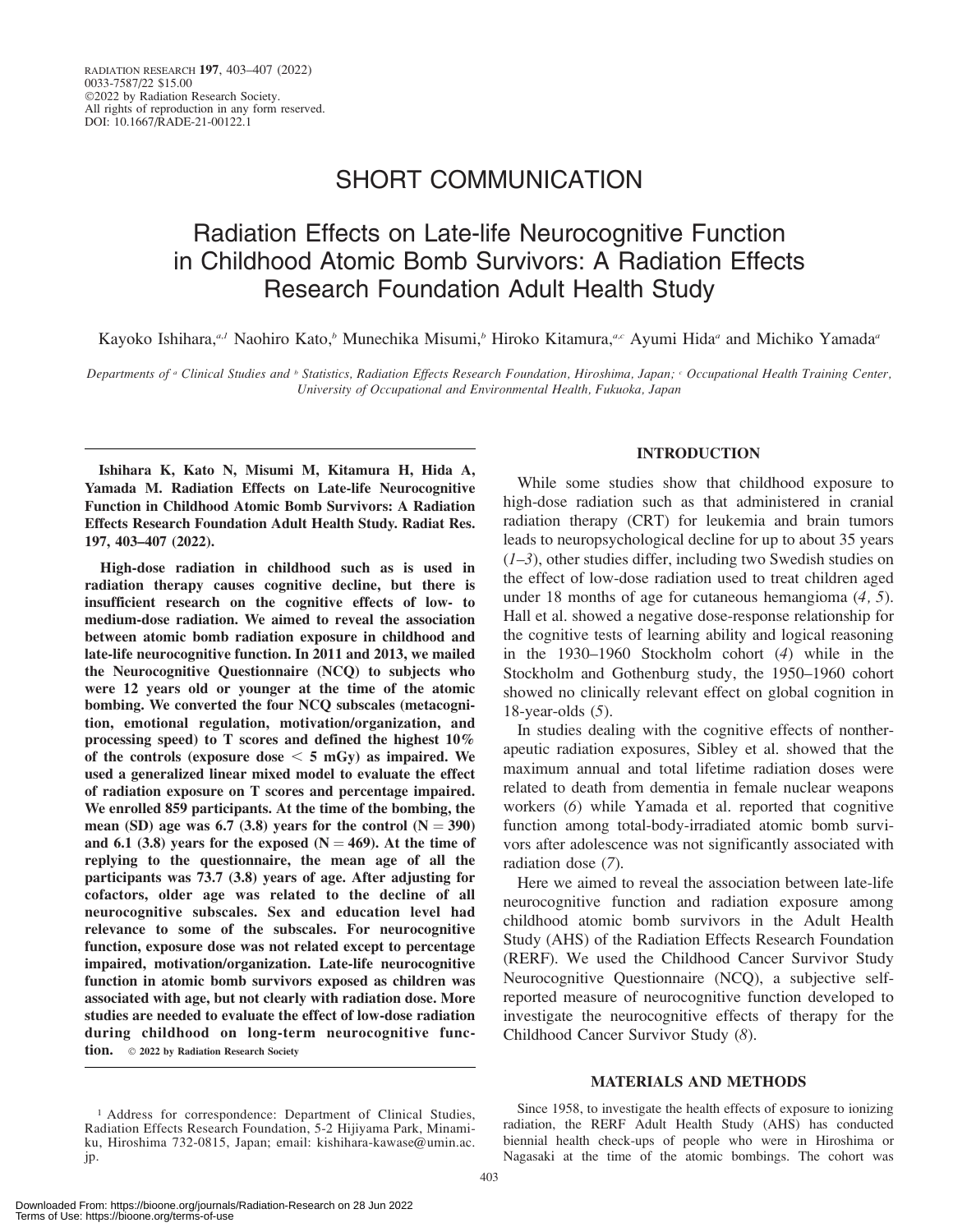

FIG. 1. Flowchart showing study participants

expanded in 1977 (9), and since 1995, the AHS has also conducted semiannual mail surveys to obtain additional health information for members of the cohort who had expressed willingness to participate in such a survey. In 2011 and 2013, to examine late-life neurocognitive functions, we mailed the NCQ to everyone who might be eligible for the mail survey with written instructions  $(10)$ . The RERF Institutional Review Board approved the study. Among members of the mail survey, 1,253 subjects were exposed at 12 years of age or younger (Fig. 1). The NCQ is a self-administered screening tool including 25 subjective neurocognitive complaints over the past six months (8) with options of the following responses:  $1 =$  "Never a Problem",  $2 =$ "Sometimes a Problem", and  $3 =$  "Often a Problem". Using exploratory factor analysis among the cohort control participants in a previous study  $(10)$ , we identified 4 factors representing 20 of the 25 NCQ items. We labelled them metacognition (Factor 1, 9 items), emotional regulation (Factor 2, 5 items), motivation/organization (Factor 3, 4 items), and processing speed (Factor 4, 2 items) (10). Supplementary Table S1 (https://doi.org/10.1667/RADE- 21- 00122.1.S1) shows items included in each factor. We calculated raw scores for each factor as the sum of items.

Figure 1 is a flowchart of the study participants; 508 were control subjects (brain dose estimated by DS02R1  $(11)$  < 5 mGy), 641 were exposed ( $\geq$  5 mGy), and 104 were unknown-dose subjects. The estimated median brain dose of the exposed was 515 mGy (interquartile range, 177–1,043). We used all subjects who provided at least one factor score for either test. Among mail subjects, that included 80.0 % of control subjects and 76.4% of exposed subjects.

In the analyses, we used both NCQ scores in two surveys for those who answered both questionnaires and applied random intercept models of linear and generalized linear mixed effects models for continuous and binary responses to express the within-participant correlation induced by the measurements obtained from the same individuals, respectively (see Supplementary Data Appendix, https:// doi.org/10.1667/RADE- 21-00122.1.S1). In the analyses, we converted factor raw scores to T scores, whose mean (SD) of the control was 50 (10). Higher scores indicated more problems in neurocognitive function. We assumed that the participant was ''impaired'' for a corresponding group when a T score was in the upper 10th percentile of the control (i.e. T score  $\geq 63$ ). This cutoff definition was used in the

standardization manual for the Brief Symptom Inventory-18 (12) and in the studies of the Childhood Cancer Survivor Study (3, 13).

We performed a separate analysis to estimate the effects of radiation exposures (which were treated as continuous values) to the T scores of each factor after adjusting demographic covariates. The demographic covariates included age at the test (the age was centered and divided by 10), sex, city, and education (primary school, high school, and university). We also estimated the odds ratio of prevalence of ''impaired'' in the above definition (percentage impaired) using the logistic models.

We estimated the parameters of random intercept models using Bayesian inference. We used OpenBUGS version 3.2.3 (http://www. openbugs.net); MCMC software for Bayesian inference and R version 3.5.3 for other statistical analyses.

#### RESULTS

The study included 859 participants (390 control and 469 exposed). Five-hundred-and-eighty participants (270 control and 310 exposed) provided at least one factor score for both NCQ. Their mean (SD) ages at the time of the bombing were 6.4 (3.8) years (6.7 (3.8) for the control, 6.1 (3.8) for the exposed,  $p = 0.026$ ) and 73.7 (3.8) years (74.0 (3.8) for the control, 73.5 (3.8) for the exposed,  $p = 0.035$ ) at the time of replying to the questionnaire.

Table 1 shows the sex, city of exposure, and education level of the participants. The control and the exposed did not differ significantly in sex or education level, but the exposed included significantly more Hiroshima survivors.

Table 2 shows the association of those features with radiation exposure, T score, and percentage impaired for each NCQ factor. We showed estimates for T score and odds ratios for percentage impaired with 95% Bayesian confidence intervals (CIs) in the models for 4 NCQ factors. Both T scores and percentage impaired for all factors tended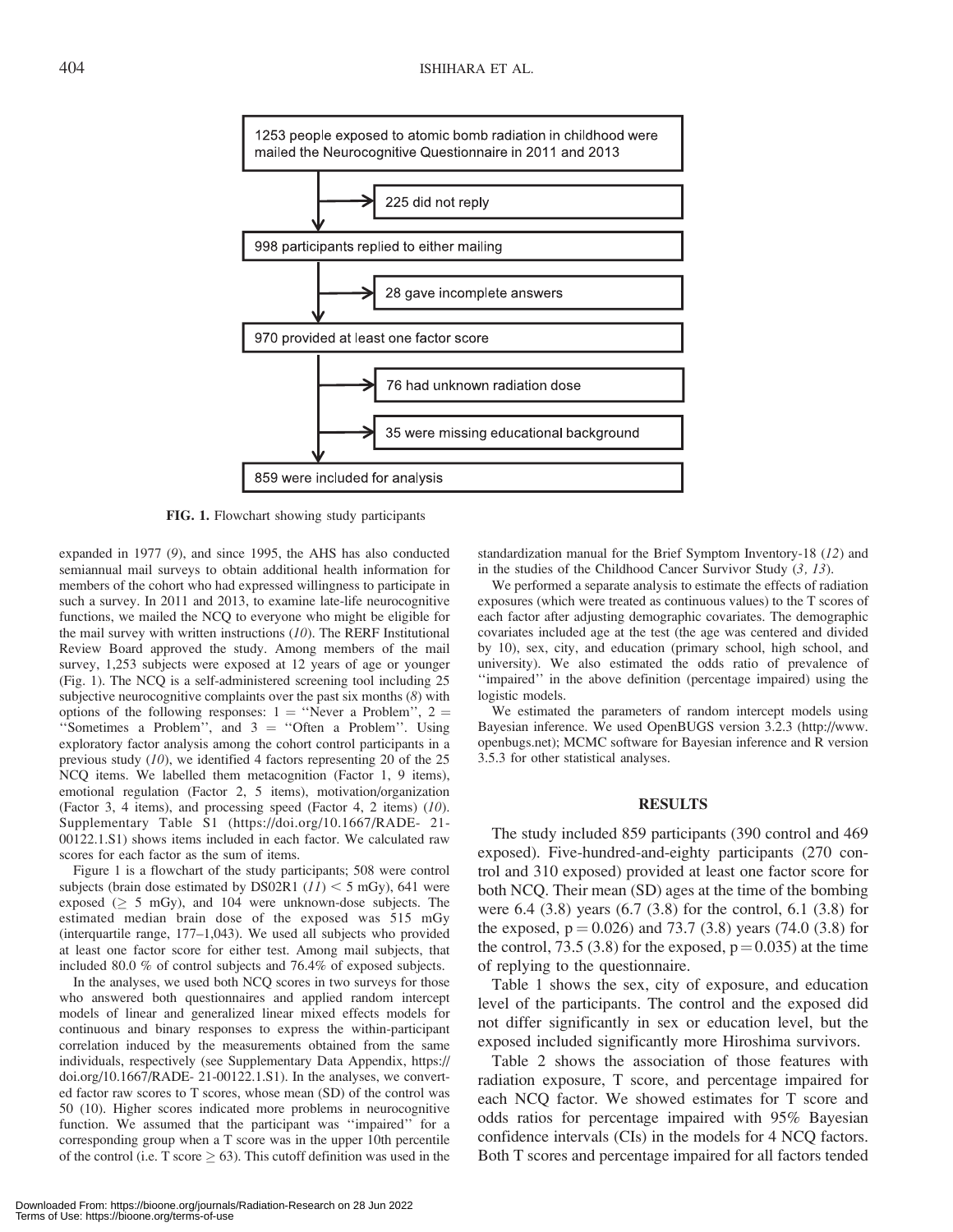Downloaded From: https://bioone.org/journals/Radiation-Research on 28 Jun 2022 Terms of Use: https://bioone.org/terms-of-use

to increase with age. We could not find a city difference in any endpoints. Females showed more deterioration in Factors 3 and 4 of T score and Factor 4 of percentage impaired. Higher education tended to be associated with lower T scores in Factors 1 and 4 and lower percentage impaired in Factors 1 and 2. We could not find a radiation effect associated with any T score of the four factors or with the percentage impaired except for Factor 3. For Factor 3, percentage impaired increased significantly with radiation dose [Odds ratio per 1 Gy: 2.77, 95% CI (1.35, 6.48)] without significant increase of mean T score.

#### DISCUSSION

We have shown here that subjective cognition in late life of participants who were exposed to radiation in childhood was associated with age and partially with sex and education. This result is similar to our previous report for non-exposed subjects, including those aged 66 to 89 years  $(7).$ 

Few reports can be found on the association of demographic features with subjective cognition. Age is the most significant risk factor for dementia as shown by the Adult Changes in Thought (ACT) cohort study (14), the European Studies of Dementia (EURODEM) study (15), and the Framingham study (16). Lower education levels were associated with Alzheimer's disease, but not with non-Alzheimer's disease dementia in the ACT and EURODEM studies (14, 15), while the ACT study showed no association of sex with Alzheimer's disease (14). Significant deterioration of processing speed (Factor 4) in females in this study is compatible with the results of objective cognition on reaction time (a measure of processing speed) reported that males have faster and less variable reaction times than females (17).

In this study of adults exposed to atomic bomb radiation in childhood, we found no radiation effect in 4 factors of subjective cognition other than for the percentage impaired for motivation/organization. Although dose responses to CRT have been reported in children treated for central nervous system tumors (18), adults who as children received 24 Gy CRT, but not 18 Gy CRT, showed impairment in immediate or delayed memory (19). Children with cutaneous hemangioma after radiation therapy of brain doses up to 250 mGy had no clinically relevant effect on cognition (logical, spatial, technical, verbal or global test scores) at 18 years of age, but, only in the verbal test, with the highest dose group  $(>=250 \text{ mGy})$ , median 680 mGy) showing a decreasing score (5). In our study, the median estimated brain dose was 515 mGy, which appears to be below the dose causing cognitive decline.

TABLE 2 Association of Demographic Factors and Radiation Exposure with Estimates for T Score and Odds Ratios for Percentage Impaired for 4 NCQ Factors

|                                                         | Male<br>(vs. Female) | Age<br>$(10 \text{ years})$ | Nagasaki<br>(vs. Hiroshima) | Education (vs. primary school) |                  | Exposure dose   |
|---------------------------------------------------------|----------------------|-----------------------------|-----------------------------|--------------------------------|------------------|-----------------|
|                                                         |                      |                             |                             | High school                    | University       | $(\sqrt{Gy})$   |
| T score $(95\% \text{ CI})$                             |                      |                             |                             |                                |                  |                 |
| Factor 1                                                | $-0.51$              | 3.31                        | 0.90                        | $-1.66$                        | $-2.42$          | 0.20            |
| Metacognition                                           | $(-1.87, 0.89)$      | (1.80, 4.86)                | $(-0.52, 2.26)$             | $(-3.17, -0.08)$               | $(-4.46, -0.21)$ | $(-0.78, 1.21)$ |
| Factor 2                                                | $-1.06$              | 2.09                        | 0.11                        | $-0.96$                        | $-1.59$          | $-0.26$         |
| Emotional regulation                                    | $(-2.40, 0.29)$      | (0.56, 3.69)                | $(-1.26, 1.45)$             | $(-2.60, 0.62)$                | $(-3.59, 0.47)$  | $(-1.24, 0.71)$ |
| Factor 3                                                | $-1.64$              | 3.63                        | $-0.47$                     | $-0.66$                        | $-0.88$          | 0.85            |
| Motivation/Organization                                 | $(-3.01, -0.28)$     | (2.05, 5.20)                | $(-1.88, 0.87)$             | $(-2.20, 0.86)$                | $(-2.94, 1.17)$  | $(-0.16, 1.81)$ |
| Factor 4                                                | $-1.61$              | 4.33                        | $-0.74$                     | $-2.20$                        | $-2.13$          | 0.47            |
| Processing speed                                        | $(-2.88, -0.31)$     | (2.83, 5.83)                | $(-2.03, 0.58)$             | $(-3.71, -0.71)$               | $(-4.14, -0.18)$ | $(-0.51, 1.45)$ |
| Odds ratios for percentage impaired $(95\% \text{ CI})$ |                      |                             |                             |                                |                  |                 |
| Factor 1                                                | 0.63                 | 12.17                       | 1.58                        | 0.49                           | 0.16             | 0.97            |
| Metacognition                                           | (0.19, 1.82)         | (3.34, 58.33)               | (0.54, 4.81)                | (0.14, 1.58)                   | (0.02, 0.82)     | (0.42, 2.23)    |
| Factor 2                                                | 0.41                 | 4.02                        | 1.28                        | 0.45                           | 0.22             | 0.89            |
| Emotional regulation                                    | (0.14, 1.06)         | (1.32, 13.56)               | (0.49, 3.39)                | (0.15, 1.25)                   | (0.04, 0.96)     | (0.41, 1.78)    |
| Factor 3                                                | 0.40                 | 17.29                       | 0.87                        | 0.65                           | 0.43             | 2.77            |
| Motivation/Organization                                 | (0.12, 1.14)         | (4.64, 90.83)               | (0.28, 2.55)                | (0.18, 2.20)                   | (0.07, 2.23)     | (1.35, 6.48)    |
| Factor 4                                                | 0.37                 | 16.07                       | 0.75                        | 0.29                           | 0.32             | 1.14            |
| Processing speed                                        | (0.14, 0.82)         | (5.83, 53.52)               | (0.32, 1.72)                | (0.10, 0.71)                   | (0.08, 1.10)     | (0.60, 2.15)    |

Notes. Sample sizes were 820, 816, 838, and 844 for Factor 1, Factor 2, Factor 3, and Factor 4, respectively. Scores were adjusted by age at the test, sex, city, and education. Items with significant difference were expressed in bold font. NCQ: Neurocognitive Questionnaire

| <b>Subjects</b>  |                    |                                        |                                            |       |  |  |  |  |
|------------------|--------------------|----------------------------------------|--------------------------------------------|-------|--|--|--|--|
| Feature, $n$ (%) | Total<br>$N = 859$ | Control<br>$N = 390$                   | Exposed<br>$N = 469$                       | P     |  |  |  |  |
| Male             |                    | 342 (39.8%) 160 (41.0%) 182 (38.8%)    |                                            | 0.554 |  |  |  |  |
| Hiroshima        |                    |                                        | 525 (61.1%) 212 (54.4%) 313 (66.7%) <0.001 |       |  |  |  |  |
| Education level  |                    |                                        |                                            | 0.836 |  |  |  |  |
| Primary school   |                    | 229 (26.7\%) 102 (26.2\%) 127 (27.1\%) |                                            |       |  |  |  |  |
| High school      |                    | 485 (56.5%) 219 (56.2%) 266 (56.7%)    |                                            |       |  |  |  |  |
| University       |                    | 145 (16.9%) 69 (17.7%) 76 (16.2%)      |                                            |       |  |  |  |  |

TABLE 1 Demographic Features of Control and Exposed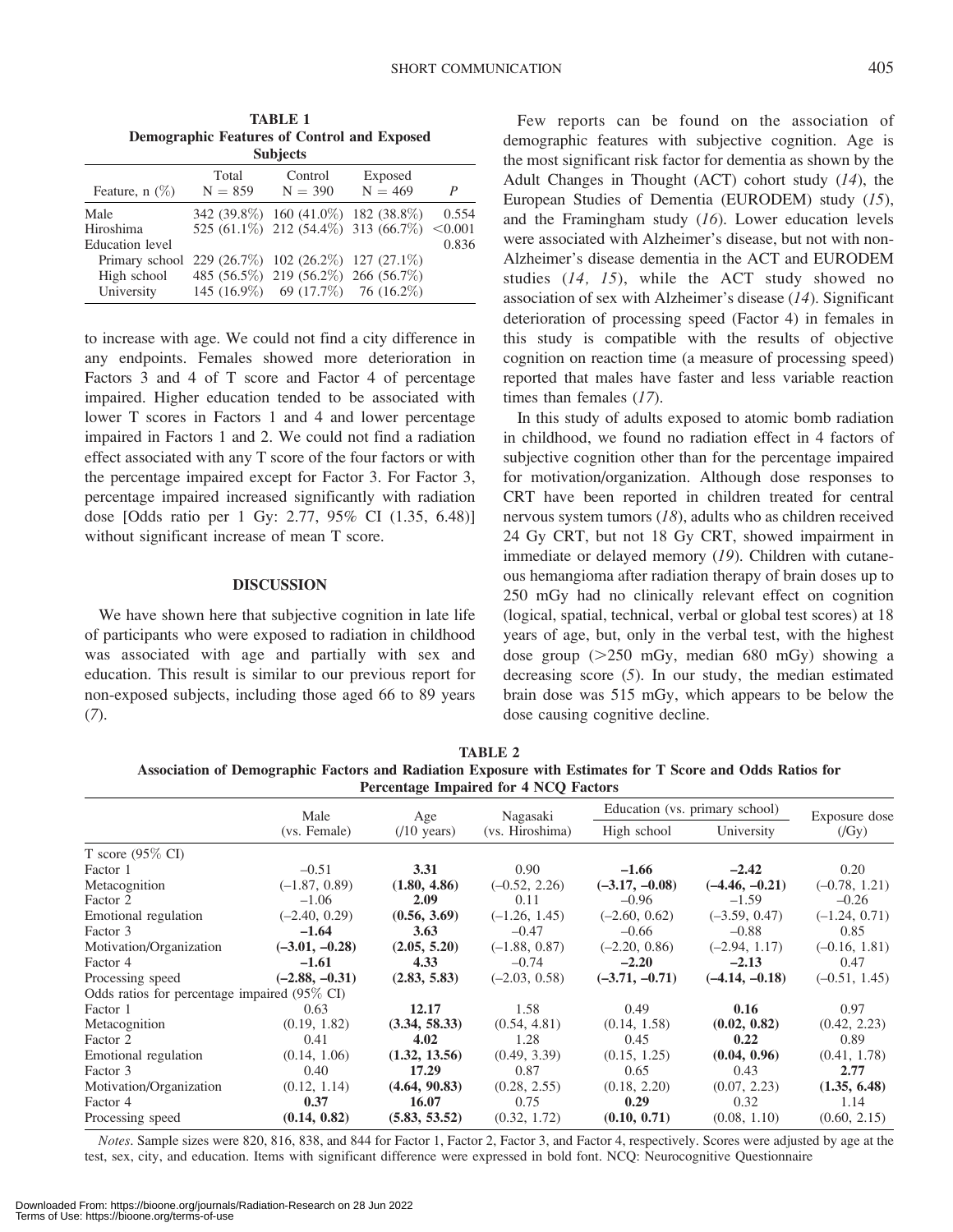Some studies evaluated radiation effects using a subjective cognitive scale. A study after the Chornobyl accident showed the memory problems assessed by a self-reported questionnaire and university attendance of the infant evacuees did not differ from those of the control (20). In adult survivors who had received radiation for CNS tumors or leukemia at adolescent and early young adult, the NCQ score was high for those who had received CRT but not noncranial radiation therapy (21).

In non-CNS cancer survivors, radiation exposure was associated with impairment in task efficiency, memory, and emotional regulation among those diagnosed at less than 6 years of age  $(13)$ . Young acute lymphoblastic lymphoma or low-grade glioma patients who received CRT showed abnormalities on brain parts related to cognition, such as global cortical atrophy, many white matter hyperintensities, low temporal lobe or hippocampal volume, and thin parietal and frontal cortices (19, 22), even among subjects exposed to a low-fractional dose  $(\leq 2)$ Gy). Our study that included people exposed to atomic bombings at less than 13 years of age did not reveal a relationship between radiation and cognition (7), nor did our previous study on objective cognition for people exposed at or over 13 years of age (7).

The factors we selected from our baseline study (7) included 20 out of 25 NCQ items. The limitations of this study are that non-respondents (225, Fig. 1) might have had poorer cognitive function, and that 97% (970/998, Fig. 1) of the respondents addressed at least one factor, but not necessarily all the selected NCQ items. Completeness of each factor was related to sex, age, and education. However, we could not find the relationship between the completeness and radiation dose. Another limitation is that this study was evaluated by subjective complaints. Although such complaints are related to objective cognition (23, 24) or to a hippocampal volume decrease in the elderly (23), additional study on objective cognition is called for. Nevertheless, our survey was taken 67 years postirradiation, so our results may contribute to the long-term effects on cognition of lowto medium-radiation exposure in the young.

#### SUPPLEMENTARY DATA

Appendix: Mathematical information.

Supplementary Table S1: The List of NCQ Items for the Four Factors.

#### ACKNOWLEDGMENTS

The Radiation Effects Research Foundation (RERF), Hiroshima and Nagasaki, Japan, is a public interest foundation funded by the Japanese Ministry of Health, Labour and Welfare (MHLW) and the U.S. Department of Energy (DOE). This publication was supported by RERF Research Protocol 3-11. The views of the authors do not necessarily reflect those of the two governments. We acknowledge Dr. Hirofumi Maruyama (Hiroshima University), Dr. Reid D. Landes (University of Arkansas for Medical Sciences), and Dr. Kevin R. Krull (St. Jude Children's Research

Received: June 21, 2021; accepted: November 29, 2021; published online: January 18, 2022

#### REFERENCES

- 1. Harila MJ, Winqvist S, Lanning M, Bloigu R, Harila-Saari AH. Progressive neurocognitive impairment in young adult survivors of childhood acute lymphoblastic leukemia. Pediatr Blood Cancer 2009; 53:156-61.
- 2. Jereb B, Korenjak R, Krzisnik C, Petric-Grabnar G, Zadravec-Zaletel L, Anzic J, et al. Late sequelae in children treated for brain tumors and leukemia. Acta Oncol 1994; 33:159-64.
- 3. Ellenberg L, Liu Q, Gioia G, Yasui Y, Packer RJ, Mertens A, et al. Neurocognitive status in long-term survivors of childhood CNS malignancies: a report from the Childhood Cancer Survivor Study. Neuropsychology 2009; 23:705-17.
- 4. Hall P, Adami HO, Trichopoulos D, Pedersen NL, Lagiou P, Ekbom A, et al. Effect of low doses of ionising radiation in infancy on cognitive function in adulthood: Swedish population based cohort study. BMJ 2004; 328:19.
- 5. Blomstrand M, Holmberg E, Aberg MA, Lundell M, Björk-Eriksson T, Karlsson P, et al. No clinically relevant effect on cognitive outcomes after low-dose radiation to the infant brain: a population-based cohort study in Sweden. Acta Oncol 2014; 53:1143-50.
- 6. Sibley RF, Moscato BS, Wilkinson GS, Natarajan N. Nested casecontrol study of external ionizing radiation dose and mortality from dementia within a pooled cohort of female nuclear weapons workers. Am J Ind Med 2003; 44:351-8.
- 7. Yamada M, Landes RD, Mimori Y, Nagano Y, Sasaki H. Radiation effects on cognitive function among atomic bomb survivors exposed at or after adolescence. Am J Med 2016; 129:586-91.
- 8. Krull KR, Gioia G, Ness KK, Ellenberg L, Recklitis C, Leisenring W, et al. Reliability and validity of the Childhood Cancer Survivor Study Neurocognitive Questionnaire. Cancer 2008; 113:2188-97.
- 9. Ozasa K, Cullings HM, Ohishi W, Hida A, Grant EJ. Epidemiological studies of atomic bomb radiation at the Radiation Effects Research Foundation. Int J Radiat Biol 2019; 95:879-91.
- 10. Yamada M, Landes RD, Hida A, Ishihara K, Krull KR. Effects of Demographic Variables on Subjective Neurocognitive Complaints Using the Neurocognitive Questionnaire (NCQ) in an Aged Japanese Population. Int J Environ Res Public Health 2019; 16:421.
- 11. Cullings HM, Grant EJ, Egbert SD, Watanabe T, Oda T, Nakamura F, et al. DS02R1: Improvements to Atomic Bomb Survivors' Input Data and Implementation of Dosimetry System 2002 (DS02) and Resulting Changes in Estimated Doses. Health Phys 2017; 112:56-97.
- 12. Derogatis LR. BSI 18, Brief Symptom Inventory 18: Administration, scoring and procedures manual. Minneapolis: NCS Pearson, Incorporated; 2001.
- 13. Kadan-Lottick NS, Zeltzer LK, Liu Q, Yasui Y, Ellenberg L, Gioia G, et al. Neurocognitive functioning in adult survivors of childhood non-central nervous system cancers. J Natl Cancer Inst 2010; 102:881-93.
- 14. Kukull WA, Higdon R, Bowen JD, McCormick WC, Teri L, Schellenberg GD, et al. Dementia and Alzheimer disease incidence: a prospective cohort study. Arch Neurol 2002; 59:1737-46.
- 15. Letenneur L, Launer LJ, Andersen K, Dewey ME, Ott A, Copeland JR, et al. Education and the risk for Alzheimer's disease: sex makes a difference. EURODEM pooled analyses. EURODEM Incidence Research Group. Am J Epidemiol 2000; 151:1064-71.